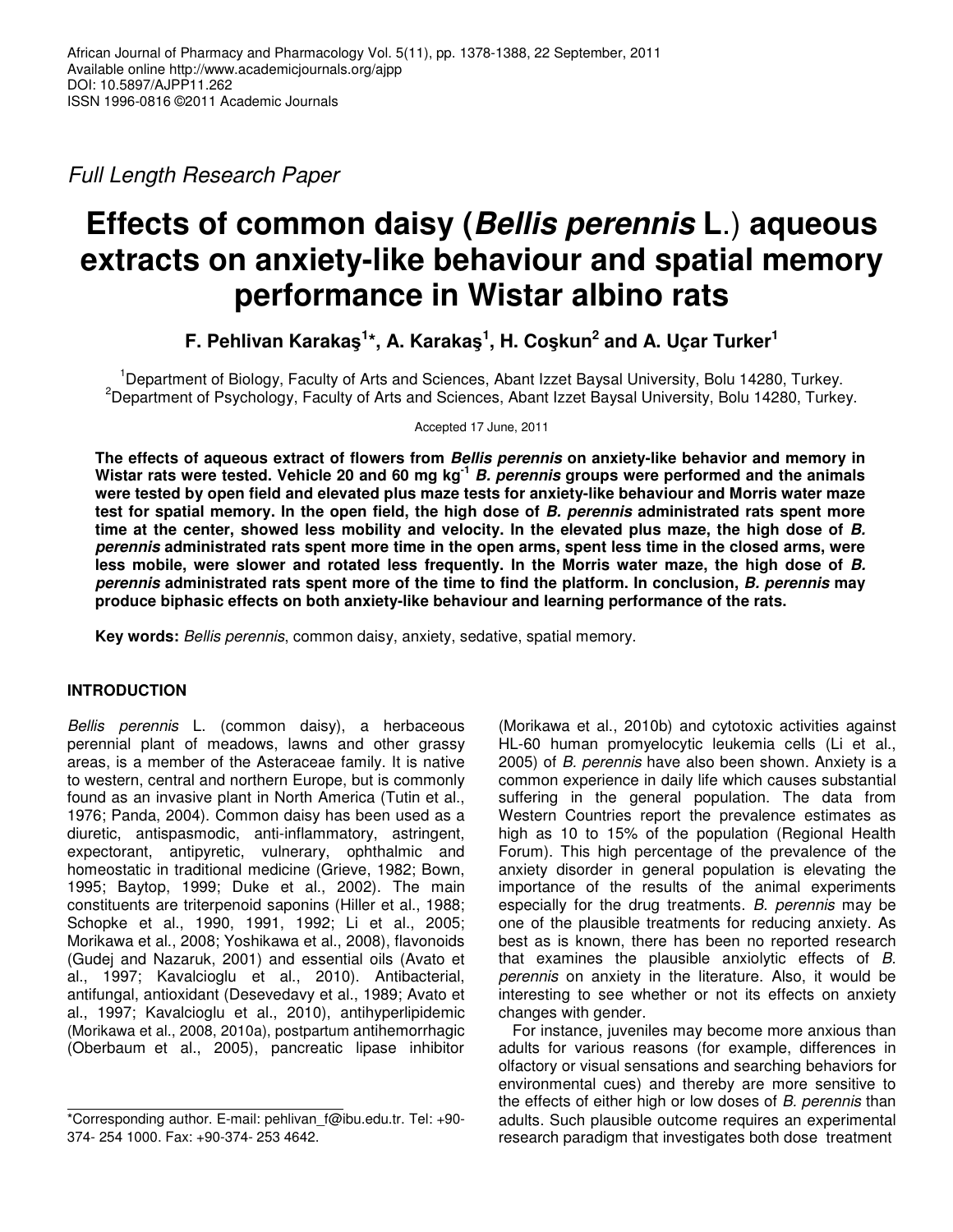(for example, high or low doses) and generation in a single research paradigm in which has not been found in the relevant literature so far. In addition to this, the fact that *B. perennis* may have important effects on learning performance has been disregarded in the literature. Given the consideration mentioned earlier, if *B. perennis* has an anxiolotic effect, it should enhance learning performance. If not or if it has an anesthetic effect, then it can decrease spatial learning performance. These possibilities are among interesting research concerns that need to be answered. Given the considerations mentioned earlier, the present study was conducted to investigate the effects of *B. perennis* injection on the anxiety like behaviors via open field (Benabid et al., 2008) and elevated plus maze (Dawson and Tricklebank, 1995) and spatial memory performance of the rats via the Morris water maze (Hooge and De Deyn, 2001). This is because it is still not known whether *B. perennis* extracts are effective or not on anxiety like behaviors and spatial memory.

#### **MATERIALS AND METHODS**

#### **Plant material**

Common daisy (*B. perennis* L.) flowers and pedicels were collected from Abant Izzet Baysal University Campus, Bolu, Turkey in May 2009. Identification of the species was made by using "Flora of Turkey and the East Aegean Islands" (Davis, 1975) and voucher specimen (collection number AUT-1909) was deposited at the Abant Izzet Baysal University (AIBU) Herbarium, Bolu, Turkey.

#### **Preparation of the common daisy extracts**

Collected common daisy flowers and pedicels were dried in oven at 40°C and then ground into a powder. For aqueous extraction, 20 g from powdered plant sample were extracted with 200 ml water at 80℃ in a water bath for 12 h and then filtered. Frozen filtrate was lyophilized by using freeze-dryer at -65°C. Residue was dissolved in serum physiologic (0.9% NaCl) to produce a final concentration of 100 mg ml<sup>-1</sup>. The yield of extract (w/w) was 15%.

#### **Animal care**

Adult male Wistar rats (200 to 250 g) were obtained from our laboratory colony maintained at the Abant Izzet Baysal University (AIBU). They were exposed from birth to 12 L (12 h of light, 12 h of darkness, lights off at 1800 h). Animals were maintained in plastic cages (16  $\times$  31  $\times$  42 cm) with pine shavings used as bedding. Food pellets and tap water were accessible *ad libitum*. The procedures in this study were carried out in accordance with the Animal Scientific procedure and approved by the Institutional Animal care and Use Committee. All lighting was provided by cool-white fluorescent tubes controlled by automatic programmable timers. Ambient temperatures in the animal facilities were held constant at  $22 \pm 2^{\circ}C$ in air-ventilated rooms.

#### **Administration of the extract**

In the present study, adult (n:18) and juvenile (n:18) and totally the

thirty six male rats were used and were randomly divided into three groups as vehicle, 20 mg kg -1 *B. perennis* aqueous extract injection (low dose) and 60mg kg -1 *B. perennis* aqueous extract injection (high dose). Intraperitoneal injections were applied everyday at 13:00 h starting from the 1st day to the end of the experiment. In vehicle group, animals were injected with the same amount of the saline to obtain the same stress conditions with the experiments groups. Anxiety-like behaviour and spatial memory of Wistar rats were measured at 15:00 h by a means of open field, elevated plus maze and Morris water maze test, respectively.

#### **Open field**

Open-field test is taken place in an 80  $\times$  80 cm arena with 40 cm high walls. The open field has been the most widely used test in animal psychology. In this test, an animal (usually a rodent) is introduced into a plain and illuminated arena and its behavior is commonly regarded as a fundamental index of general behavior. In this experiment a video camera (Gkb CC-28905S, Commat LTD.ŞTİ. Ankara/Turkey) was mounted above the arena, recording behavior into the Ethovision videotracking system (Noldus Ethovision, Version 6, Netherland; Commat LTD.ŞTİ. Ankara/Turkey) that provided a variety of behavioral measures including distance, time in the edge, time in the center, frequency in the edge, frequency in the center, mobility and velocity among the different areas of the arena. All animals were then returned to the breeding and exhibition colonies.

#### **Elevated plus maze**

The elevated plus maze consisted of the two open and two closed 10 cm wide arms in a plus-sign configuration of 55 cm off the floor. The closed arms were enclosed by 41 cm tall black Plexiglas. All arms were covered with contact paper to prevent the animals from sliding off, and all surfaces were wiped with 70% alcohol between animals. Each animal was released into one of the closed arms and allowed to move freely on the maze for a 5-min testing period that was videotaped from above the maze. Animals that fell off the maze into compartments below were placed back on the maze for the remainder of the testing period. An observer uninformed about experimental conditions scored the videotapes with The Observer Software (EthoVision XT) (Noldus Ethovision, Version 6, Netherland; Commat LTD.ŞTİ. Ankara/Turkey) for distance, duration in the open arm, frequency in the open arm, duration in the closed arms, frequency in the closed arms, mobility and velocity. Animals were considered to have entered an arm when all four paws crossed onto the arm.

#### **Morris water maze**

For the spatial memory, the performances of the rats in the Morris water maze were evaluated. The experiments were carried out in a circular, galvanized steel maze (1.5 m in diameter and 60 cm in depth), which was filled with 40 cm deep water kept at 28°C and rendered opaque by the addition of a non-toxic, water soluble dye. The maze was located in a large quiet test room, surrounded by many visual cues external to the maze (for example the experimenter, ceiling lights, rack, pictures, etc.), which were visible from within the pool and could be used by the rats for spatial orientation. Locations of the cues were unchanged throughout the period of testing. A video camera fixed to the ceiling over the center of the maze was used for recording and monitoring movements of the animals. There were the four equally divided quadrants in the pool. In one of the quadrants, a platform (1.0 cm below water surface, 10 cm in diameter) was submerged centrally and fixed in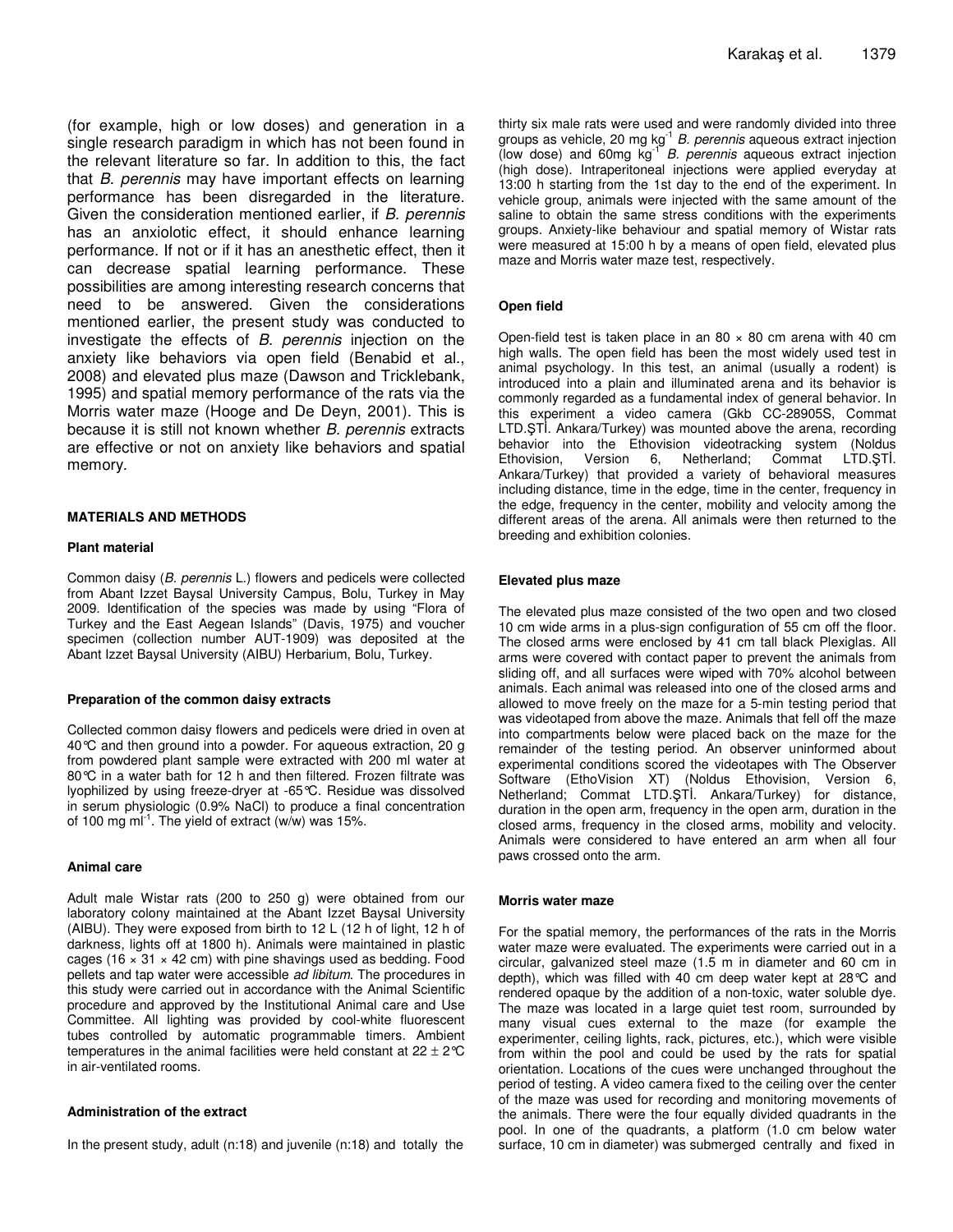position which was kept constant throughout the acquisition trials. The rats performed the four trials per day for the four consecutive days (16 trials). In the swimming trials, each individual rat was released gently into the water at a chosen quadrant except for the one that contained the hidden platform for facing an extra maze cue. The rat swam and learned how to find the hidden platform. After reaching, the rat was allowed to stay on the platform for 15 s and was then taken back into the cage. During the inter-trial intervals, animals were kept in a dry home cage for 60 s.

The video camera recordings were obtained on the fifth day of the experiment. The rat had to swim until it climbed onto the platform submerged underneath the water. The escape platform was kept in the same position relative to the distal cues. The time to reach the platform, total distance travelled, time passed in the correct quadrant, entrance frequency to the correct quadrant and immobility were measured as the indexes of the spatial memory. In this experiment a video camera (Gkb CC-28905S, Commat LTD.ŞTİ. Ankara/Turkey) was mounted above the arena, recording behavior into the Ethovision videotracking system (Noldus Ethovision, Version 6, Netherland; Commat LTD.ŞTİ. Ankara/Turkey) that provided a variety of behavioral measures including distance, time in the edge, time in the center, frequency in the edge, frequency in the center and immobility among the different areas of the arena. All animals were then returned to the breeding and exhibition colonies.

#### **Statistical analysis of the data**

Data were analyzed using SPSS (SPSS Statistical Software, SPSS Inc., Los Angeles, CA, USA, Ver. 15.0). Data were analyzed by 2 (generation: adult and juvenile) X 3 (treatments: vehicle, low dose and high dose of *B. perennis*) ANOVA analysis. Values were considered statistically significant at  $p \le 0.05$ . Data are presented as means in the relevant paragraphs and illustrated as mean  $\pm$ SEM in Figures 1 to 3 after back transforming from ANOVA results. The Tukey test was used to compare significant mean differences in treatment condition.

## **RESULTS**

#### **Open field measurements**

#### *Total distance travelled (TDT)*

The main effect of the treatment was significant on the total distance travelled in the open field,  $(F (2, 30) =$ 47.89,  $p = 0.00001$ ,  $n^2 = 0.76$ ). Tukey test indicated that the subjects in high doses of *B. perennis* (M = 1065.94) travelled less distance than the subjects of those in control condition (M = 2377.22) and low doses of *B. perennis* (M = 2334.66), with the last two being not significantly different from each other. The interaction effect was significant between generation and treatment  $F(2, 30) = 6.66, p = 0.004, n<sup>2</sup> = 0.31$ . This interaction reflected the fact that the difference between the control condition (M = 2680.64) and high dose condition (M = 1034.64) was greater in juveniles than the difference between control condition ( $M = 2073.81$ ) and high dose condition ( $M = 1097.25$ ) in adults.

#### *Time spent at the edge of the open field (TSEO)*

The main effect of the generation was significant on the time spent at the edge of the open field,  $(F (1, 30) =$ 22.35,  $p = 0.0001$ ,  $n^2 = 0.43$ ). Juveniles (M = 4.91) spent more time at the edge of the open field than adults ( $M =$ 4.75). The interaction effect between the generation and the treatment was significant  $(F (2, 30) = 3.91, p = 0.03,$  $n^2$  = 0.21). This interaction reflected the fact that adults in control condition  $(M = 4.86)$  spent more time at the edge of the open field than those in high dose condition ( $M =$ 4.66), but, this trend was not evident in juveniles.

#### *Time spent at the center of the open field (TSCO)*

The main effect of the generation was significant on the time spent at the center of the open field,  $(F (1, 30)) =$ 22.35,  $p = 0.0001$ ,  $n^2 = 0.43$ ). Adults (M = 0.25 min) spent more time at the center of the open field than juveniles ( $M = 0.09$ ). The interaction effect between the generation and the treatment was also significant (*F* (2, 30) = 3.91,  $p = 0.03$ ,  $n^2 = 0.21$ ). This interaction reflected the fact that adults in control condition  $(M = 0.15)$  spent less time at the center of the open field than those in high dose condition ( $M = 0.34$ ), but, this trend was not evident in juveniles.

## *Entrance frequency to the edge of the open field (EFEO)*

The main effect of the treatment was significant on the entrance frequency to the edge of the open field, (*F* (2, 30) = 8.64,  $p = 0.001$ ,  $n^2 = 0.37$ ). The Tukey test indicated that the subjects in high dose condition ( $M =$ 2.50) were less frequently to enter the edge of the open field than those in the control condition ( $M = 6.17$ ) and those in the low dose condition ( $M = 6.17$ ), with the last two being not significantly from each other. This finding shows that high dose of *B. perennis* decrease the total entrance frequency to the edge of the open field. This also indicates that such dose decreases the anxiety level of the rats.

## *Entrance frequency to the center of the open field (EFCO)*

The main effect of the treatment was significant on the entrance frequency to the center of the open field, (*F* (2, 30) = 8.21,  $p = 0.001$ ,  $n^2 = 0.35$ ). The Tukey test indicated that the subjects in high dose condition ( $M =$ 1.67) entered less frequently to the center of the open field than those in the control condition  $(M = 5.17)$  and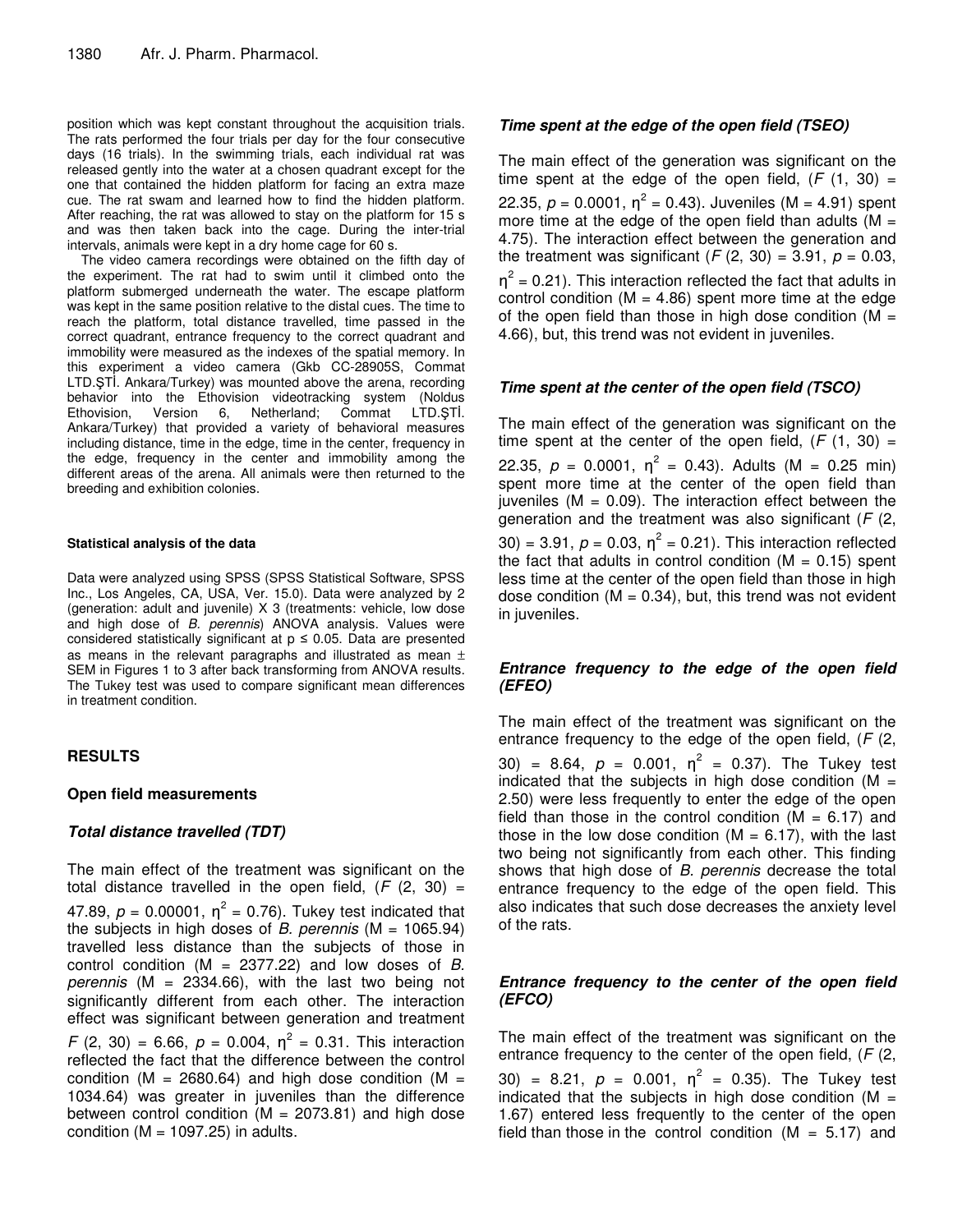

**Figure 1.** (A) The total distance travelled (TDT), (B) the time spent at the edge of the open field (TSEO), (C) the time spent at the center of the open field (TSCO), (D) the entrance frequency to the edge of the open field (EFEO), (E) the entrance frequency to the center of the open field (EFCO), (F) the mobility time and (MT), and (G) the velocity (VEL) are represented for the open field. The black bar represents controls, the right striated bar represents the low dose of *B. perennis* injection and the checkered bar represents high dose of *B. perennis* injections for both adults and juveniles. Data are presented as means (± S.E.M.). Different letters indicate the statistically different groups.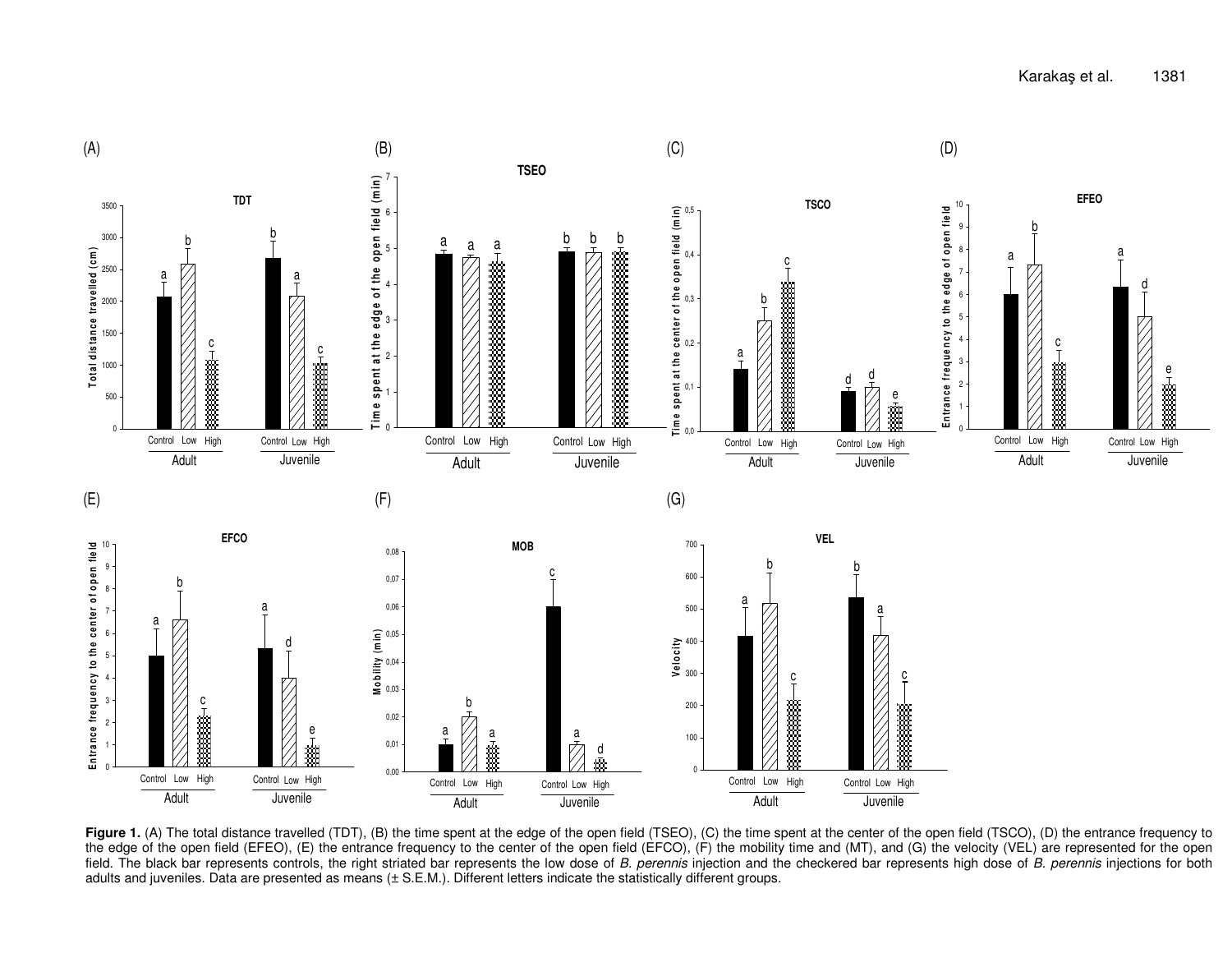

**Figure 2.** (A) The total distance travelled (TDT), (B) the time spent in open arms (TSOA) (C), the entrance frequency to the open arms (EFOA), (D) the time spent in closed arms (TSCA), (E) the entrance frequency to the closed arms (EFCA), (F) the mobility time (MT), (G) the rotation, and (H) the velocity (VEL) are represented for the elevated plus maze. The black bar represents controls, the right striated bar represents the low dose of *B. perennis* injection and the checkered bar represents high dose of *B. perennis* injections for both adults and juveniles. Data are presented as means (± S.E.M.). Different letters indicate the statistically different groups.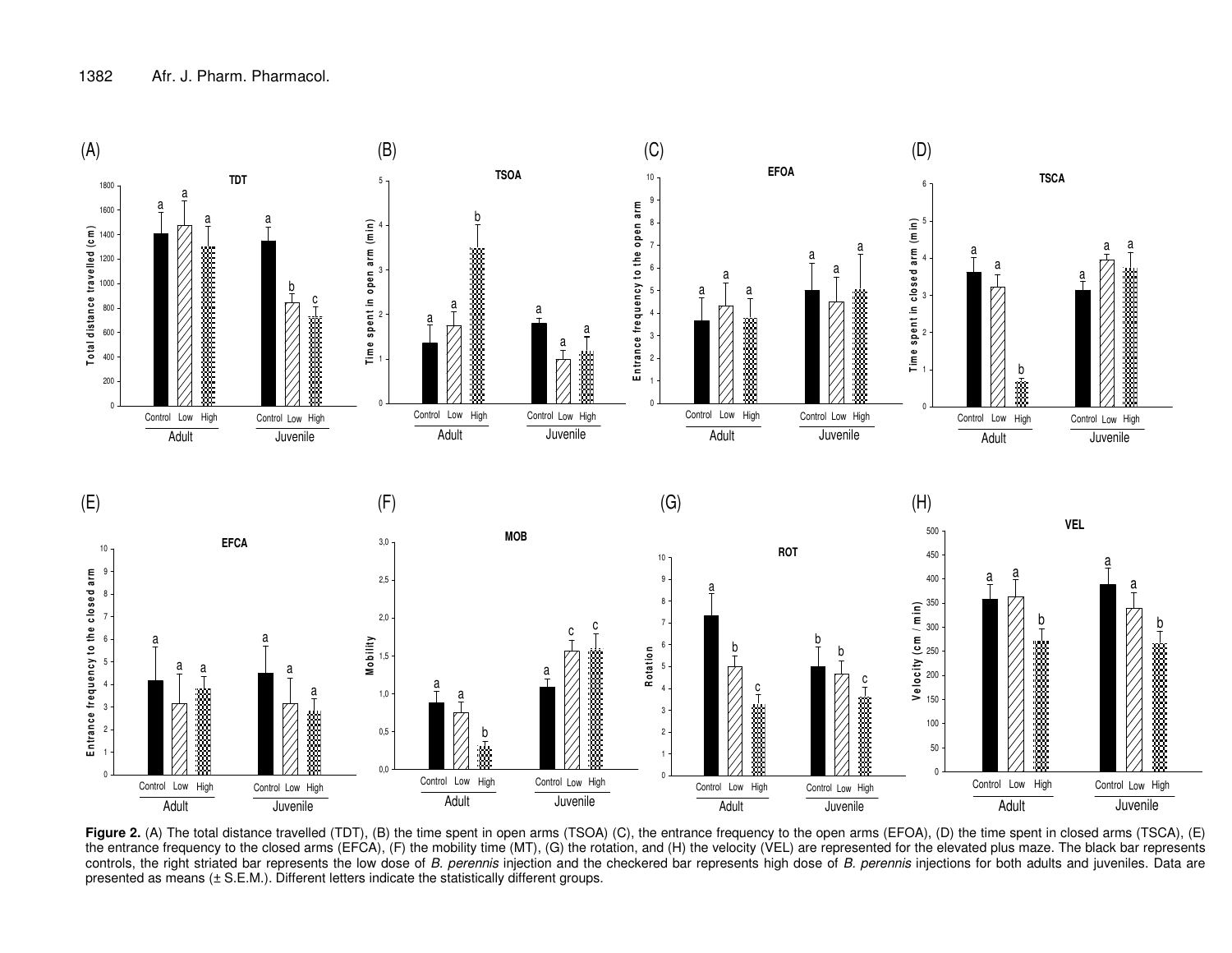

**Figure 3.** (A) The total distance travelled (TDT), (B) the time spent to find the platform (TSFP), (C) the time spent in the correct quadrant (TSCQ), (D) the entrance frequency to the correct quadrant (EFCQ), (E) the mobility time and (MT), and (F) the velocity (VEL) are represented for the Morris water maze. The black bar represents controls, the right striated bar represents the low dose of *B. perennis* injection and the checkered bar represents high dose of *B. perennis* injections for both adults and juveniles. Data are presented as means (± S.E.M.). Different letters indicate the statistically different groups.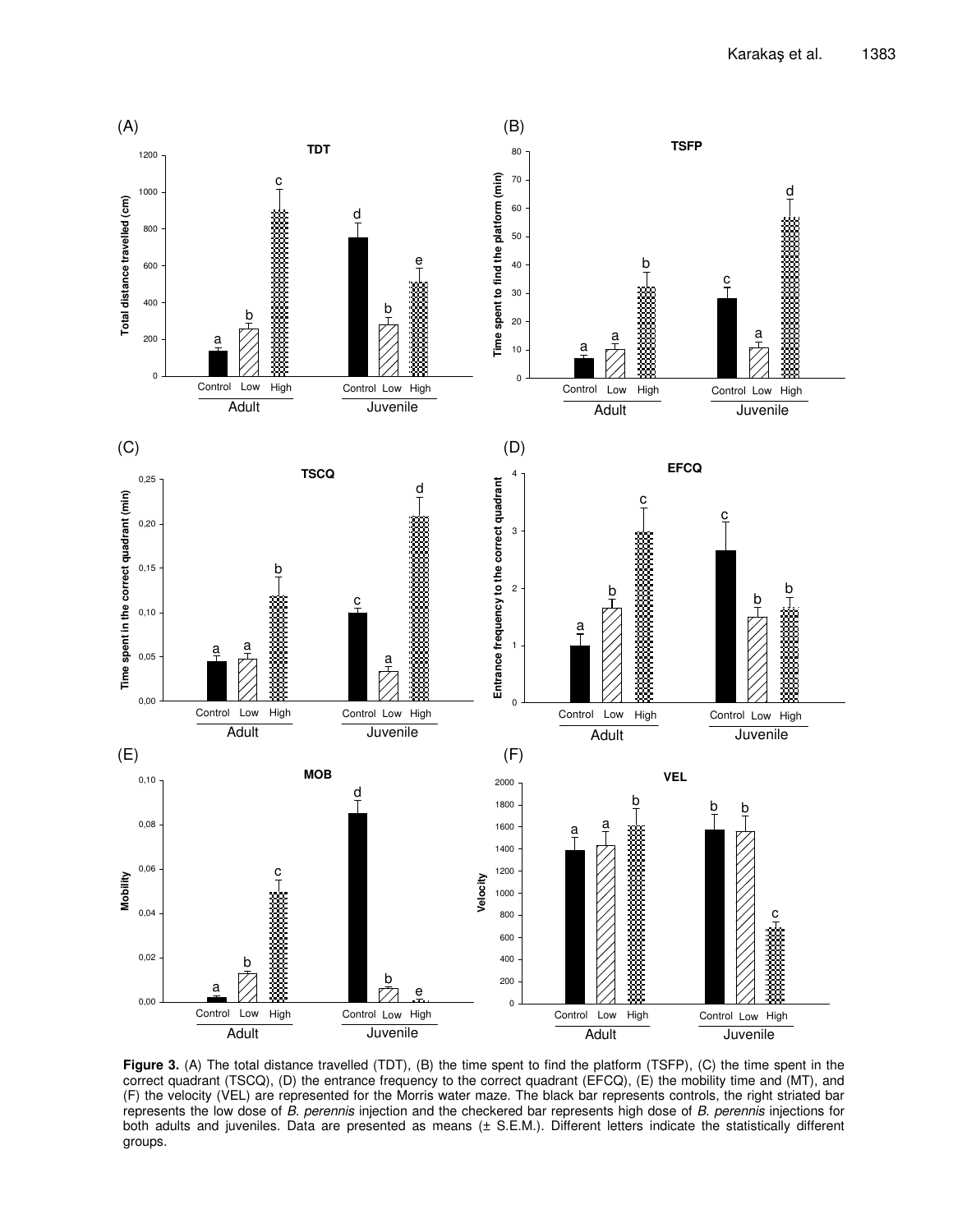those in the low dose condition  $(M = 5.33)$ , with the last two being not significantly different from each other. These finding shows that high dose of *B. perennis* decreases the total entrance frequency to the edge of the open field. This also indicates that such dose decreases the anxiety level of the rats.

# *Mobility (MOB)*

The main effect of the treatment was significant on the mobility,  $F(2, 30) = 78.66$ ,  $p = 0.0001$ ,  $n^2 = 0.84$ . The Tukey test indicated that the subjects in the control condition ( $M = 0.03$ ) were more mobile than those in low  $(M = 0.007)$  and high doses of *B. perennis*  $(M = 0.00)$ , with the last two being significantly different from each other. The main effect of the generation was also significant on the mobility,  $F(1, 30) = 130.01$ ,  $p =$ 0.00001,  $n^2 = 0.81$ . Juveniles (M = 0.03) were more mobile than adults ( $M = 0.00$ ). In addition, the interaction effect between generation and treatment was significant,  $(F(2, 30) = 79.87, p = .0001, n^2 = 0.84).$ 

This interaction effect reflected the fact that the difference between control condition ( $M = 0.06$ ) and high dose condition ( $M = 0.00$ ) was greater in juveniles than adults.

# *Velocity*

The main effect of the treatment was significant on the velocity in the open field,  $F(2, 30) = 48.36, p = .0001, n^2$  $= 0.76$ ). The Tukey test indicated that the subject in the high dose condition ( $M = 213.67$ ) showed less velocity than those in the control condition  $(M = 476.24)$  and those in the low dose condition  $(M = 467.86)$ , with the last two being not significantly different from each other. The interaction effect between generation and treatment was

also significant,  $(F(2, 30) = 6.67, p = 0.004, n^2 = 0.31)$ .

This interaction reflected the fact that the difference between the control condition  $(M = 536.91)$  and the high dose condition  $(M = 207.58)$  was greater in juveniles than the difference between control condition ( $M = 415.57$ ) and high dose condition ( $M = 219.77$ ) in adults.

## **ELEVATED MAZE MEASUREMENTS**

## **Total distance travelled (TDT)**

The main effect of the generation was significant on the total distance travelled,  $F(1, 30)$  = 18.36,  $p$  = 0.0001,  $n^2$  $= 0.38$ . Adults (M  $= 1396.96$ ) travelled more distance than juveniles  $(M = 941.05)$ .

## **Time spent in open arms (TSOA)**

The main effect of the treatment was significant on the time spent in open arms,  $F(2, 30) = 4.24$ ,  $p = 0.02$ ,  $n^2 =$ 0.22. The Tukey test indicated that the subject in the high dose condition ( $M = 2.35$  min) spent more time in the open arms than those in the low dose condition ( $M = 1.38$ ) min) and those in the control condition  $(M = 1.59)$ , with the last two being not significantly different from each other. The main effect of the generation was also significant on the time spent in open arms,  $F(1, 30) =$ 8.84,  $p = 0.006$ ,  $n^2 = 0.23$ . Adults (M = 2.22 min) spent more time in the open arms than juveniles  $(M = 1.35)$ min). In addition the interaction effect between generation and treatment was significant,  $F(2, 30) = 7.59$ ,  $p = 0.002$ ,  $n^2$  = 0.34. This interaction effect reflected the fact that the difference between control condition ( $M = 1.35$  min) and high dose condition ( $M = 3.51$  min) in time was greater in adults than the difference between the control ( $M = 1.80$ min) and the high dose condition ( $M = 1.20$  min) in juveniles.

## **Entrance frequency to open arms (EFOA)**

No significant effects related to the treatment and generation and as well as the interaction effect between generation and treatment were found to be significant at  $p > 0.13$ .

## **Time spent in closed arms (TSCA)**

The main effect of the treatment was significant on the time spent in closed arms,  $F(2, 30) = 4.17$ ,  $p = 0.03$ ,  $n^2 =$ 0.22. The Tukey test indicated that the subject in the high dose condition  $(M = 2.60 \text{ min})$  spent less time in the closed arms than those in the low dose condition ( $M =$ 3.60 min) and those in the control condition  $(M = 3.38)$ , with the last two being not significantly different from each other. The main effect of the generation was also significant on the time spent in closed arms,  $F(1, 30) =$ 8.70,  $p = 0.006$ ,  $n^2 = 0.23$ . Adults (M = 2.76 min) spent less time in the closed arms than juveniles ( $M = 3.64$ ) min). In addition, the interaction effect between generation and treatment was significant  $F(2, 30) = 7.67$ ,  $p = 0.002$ ,  $n^2 = 0.34$ . This interaction effect reflected the fact that the difference between control condition ( $M =$ 3.62 min) and high dose condition ( $M = 1.44$  min) in time was greater in adults than the difference between the control ( $M = 3.14$  min) and the high dose condition ( $M =$ 3.78 min) in juveniles.

#### **Entrance frequency to closed arms (EFCA)**

No significant effects related to the treatment and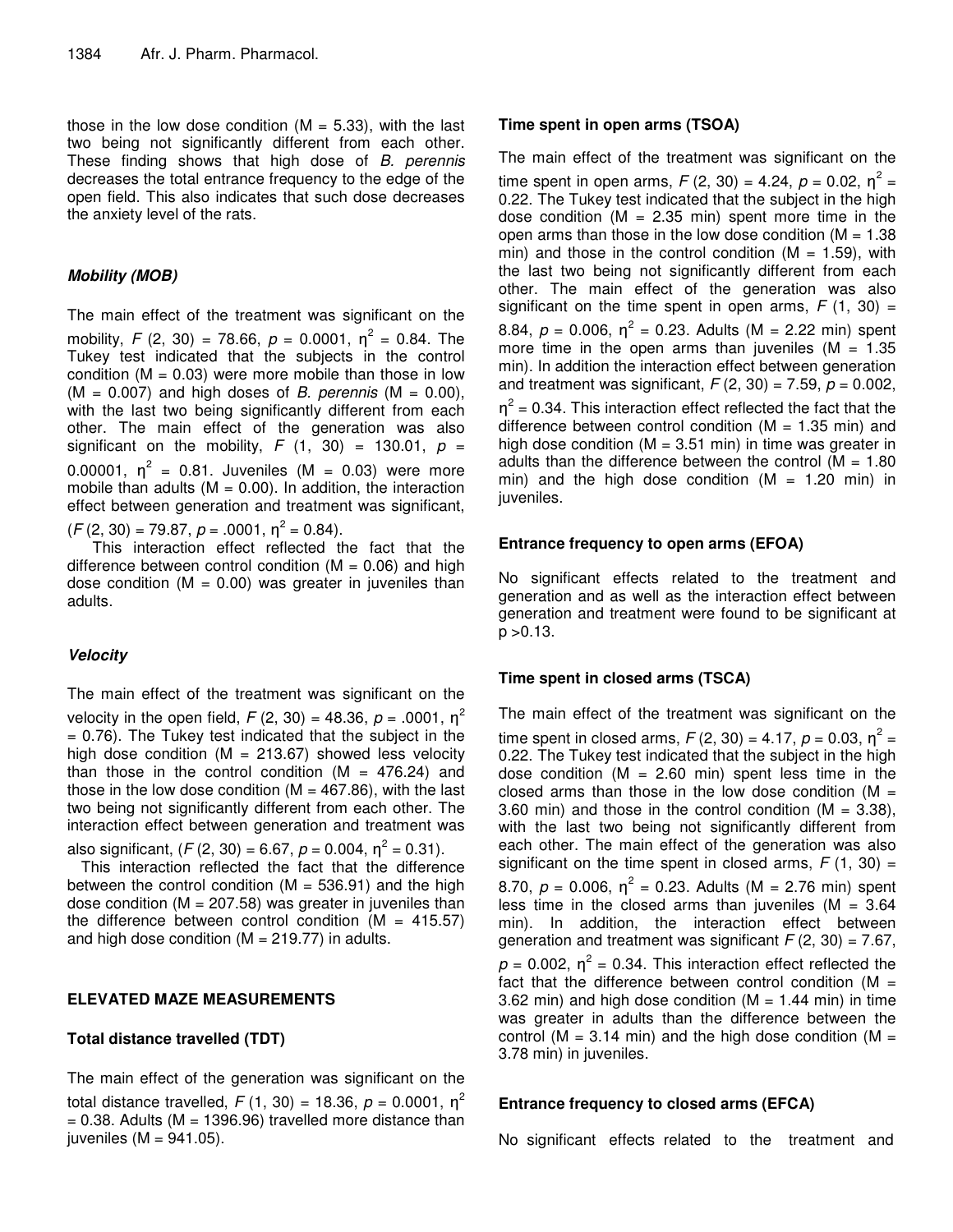generation and as well as the interaction effect between generation and treatment were found to be significant at  $p > 0.23$ .

# **Mobility (MOB)**

The main effect of the generation was significant on the mobility,  $F(1, 30) = 13.82$ ,  $p = 0.001$ ,  $n^2 = 0.32$ . Juveniles  $(M = 1.42)$  were more mobile than adults  $(M = 0.65)$ .

# **Velocity (VEL)**

The main effect of the treatment was significant on the velocity, *F* (2, 30) = 15.82, *p* = 0.0001,  $n^2$  = 0.51. The Tukey test indicated that the subjects in the high dose condition ( $M = 270.47$ ) were slower than those in the low dose condition ( $M = 351.72$ ) and those in the control condition ( $M = 373.65$ ), with the last two being not significantly different from each other.

# **Rotation (ROT)**

The main effect of the treatment was significant on the rotation,  $F(2, 30) = 5.11$ ,  $p = 0.01$ ,  $n^2 = 0.25$ . The Tukey test indicated that the subjects in the high dose condition  $(M = 3.50)$  rotated less frequently than those in the low dose condition ( $M = 4.83$ ) and those in the control condition ( $M = 6.17$ ), with the last two being not significantly different from each other.

## **Morris water maze measurements**

## *Total distance travelled (TDT)*

The interaction effect between generation and treatment was significant on the total distance travelled, *F* (2, 28) = 3.70,  $p = .04$ ,  $n^2 = 0.21$ . This interaction reflected the fact that adults travelled more distance in high dose condition  $(M = 908.33)$  than the control condition  $(M = 135.54)$ , whereas juveniles travelled less distance in high dose condition (M = 516.64) than the control condition (M = 753.74).

## *Time spent to find the platform (TSFP)*

The main effect of the treatment was significant on the time to find the platform on the Morris water maze, *F* (2, 28) = 6.81,  $p = 0.04$ ,  $n^2 = 0.33$ . The Tukey test indicated that the subjects in the high dose condition  $(M = 44.83 s)$ spent more time to find the platform than those in the low dose condition ( $M = 10.37$  s) and those in the control

## condition ( $M = 17.46$ ).

#### **Time spent in the correct quadrant (TSCQ)**

The main effect of the treatment was significant on the time spent in the correct quadrant on the Morris Water maze,  $F(2, 28) = 3.43$ ,  $p = 0.05$ ,  $n^2 = 0.20$ . The Tukey test indicated that the subjects in the high dose condition  $(M = 0.17)$  spent more time in the correct quadrant than those in the low dose condition  $(M = 0.04 s)$  and those in the control condition ( $M = 0.076$ ), with the last two being not significantly different from each other.

## *The entrance frequency to the correct quadrant (EFCQ)*

The interaction effect between generation and treatment was significant on the entrance frequency to the correct quadrant,  $F(2, 28) = 3.91$ ,  $p = 0.03$ ,  $n^2 = 0.22$ . This interaction reflected the fact that adults entered more frequently to correct quadrant in the high dose condition  $(M = 3.00)$  than the control condition  $(M = 1.00)$ , whereas juveniles entered more frequently in the control condition  $(M = 2.67)$  than the high dose condition  $(M = 1.67)$ .

# *Mobility (MOB)*

The interaction effect between generation and treatment was significant on the mobility time,  $F(2, 28) = 8.30$ ,  $p =$ 0.001,  $n^2 = 0.37$ . This interaction reflected the fact that adults were more mobile in the high dose condition ( $M =$ 0.05) than the control condition ( $M = 0.002$ ), whereas juveniles were mobile in the control condition  $(M = 0.085)$ than the high dose condition  $(M = 0.001)$ .

# *Velocity (VEL)*

The main effect of the treatment was significant on the velocity on the Morris Water maze,  $F(2, 28) = 4.22$ ,  $p =$ 0.03,  $n^2$  = 0.23. The Tukey test indicated that the subjects in the high dose condition ( $M = 1156.38$ ) were slower than those in the low dose condition ( $M = 1482.68$ ) s) and those in the control condition  $(M = 1481.53)$ , with the last two being not significantly different from each other. The interaction effect between generation and treatment was also significant,  $F(2, 28) = 11.40$ ,  $p =$ 0.0001,  $n^2$  = 0.45. This interaction reflected the fact that adults were faster in the high dose condition ( $M =$ 1619.20) than the control condition ( $M = 1387.17$ ), whereas juveniles were faster in the control condition (M  $= 1575.88$ ) than the high dose condition (M = 693.56).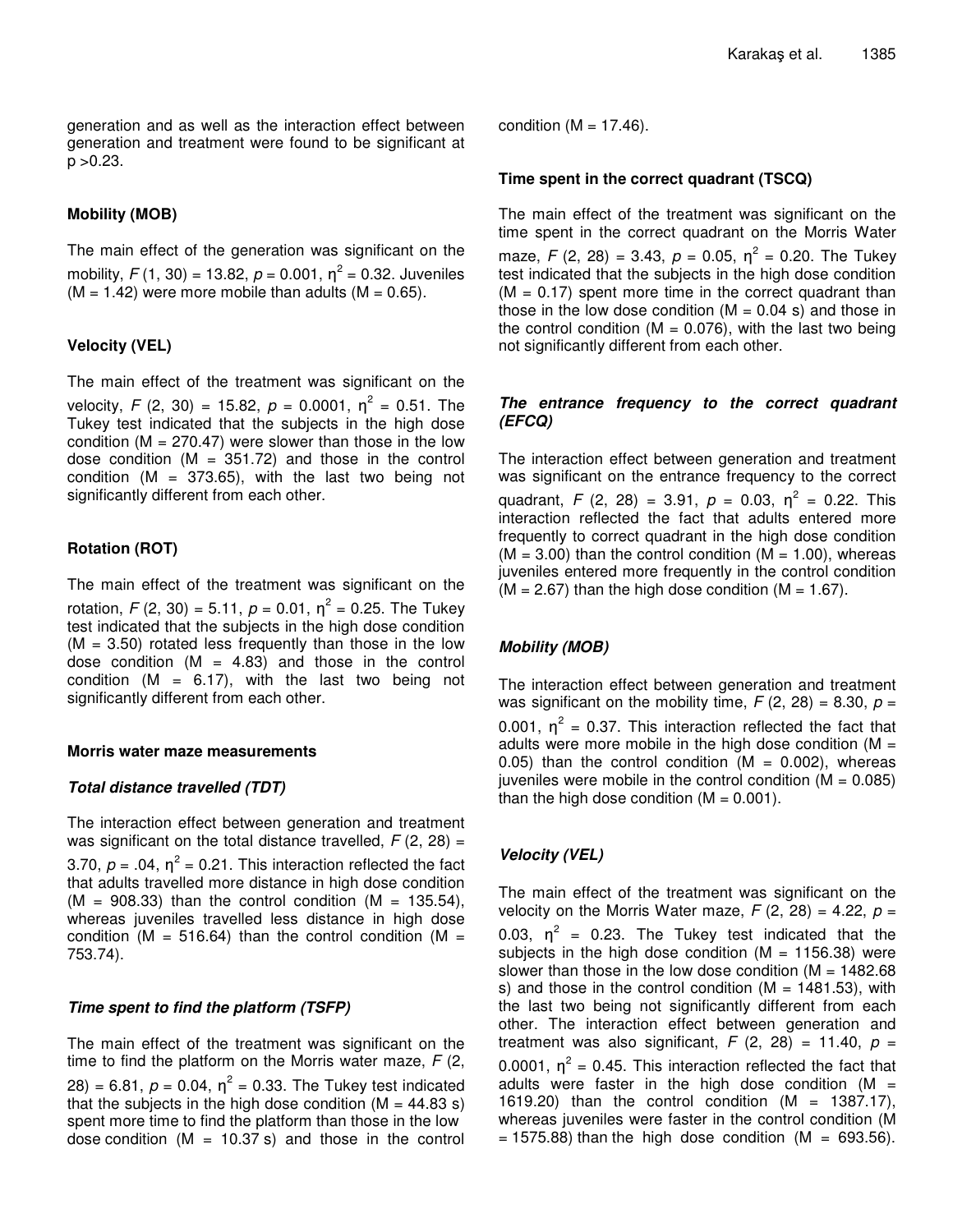# **SUMMARY AND CONCLUDING REMARKS**

The results of the present study can be classified under two main headings: Anxiety-like behaviour (in open field apparatus and elevated plus maze) and spatial memory performance (in Morris water maze).

# **Anxiety-like behaviours**

Motor functions such as spontaneous activity is measured by the open field. Open field test is also used to measure the anxiety like behavior in rodents (Benabid et al., 2008). The total distance traveled, the total number of entries to the center and the edge of the open field, the time spent in the center of the open field versus time spent at the edge of the open field and the mobility are frequently used parameters measured in open field test in the literature (Pyter and Nelson, 2006). In this maze, if the anxiety of the animal is high, the number of the entries to the edge of the open field is increasing and the total distance traveled is decreasing. The total number of the entries into the center and the edges provides a builtin control measure for general hyperactivity or sedation. In the present study it was found that in the open field, the subjects in the high doses of *B. perennis* administration; a) travelled less distance in open field, b) spent more time at the center of the open field, c) were less frequently to enter both the edge and the center of the open field, d) showed less mobility; and e) showed less velocity than those in the control and low dose of *B. perennis* administration. The elevated plus maze has been one of popular or widely used test to measure the anxiety like behaviours (Dawson and Tricklebank, 1995). In this maze, if the anxiety of the animal is high, the number of the entries to closed arms is increasing and the total distance traveled is decreasing. The total number of the entries into all arms provides a built-in control measure for general hyperactivity or sedation. Regarding elevated plus maze and open field tests, the present study represent a difference in mobility, which needs a further investigation. In the present study, it was found that in the elevated plus maze, the subjects in the high doses of *B. perennis* administration; a) spent more time in the open arms, b) spent less time in the closed arms, c) were less mobile d) were slower and e) rotated less frequently than those in the control and low dose of *B. perennis* administration.

Taken together, these results in both open field and elevated plus maze can be explained from the two perspectives: anxiolytic and anesthetic. With regard to anxiolytic perspective, *B. perennis* may inhibit the serotonergic activity via GABAergic system. *B. perennis* may act like 'benzodiazepines' which are widely used in reducing the anxiety-like behaviours. They make their effect by binding their receptors which are found near the GABA receptors and by making an allosteric effect. By

this way they increase the affinity of these GABA receptors to benzodiazepines (Sinclair and Nutt, 2007). The anxiolytic effect of saponins (Jalsrai et al., 2010), essential oil (Bradley et al., 2007) and flavonoids (De Almedia et al., 2009) in different plants have been recently documented in the literature. *B. perennis* also includes these major constituents. The anxiolytic properties of the *B. perennis* may be attributed to these active components. Future studies should examine the exact mechanisms underlying the effects of *B. perennis*. With regard to anesthetic perspective, it may have a relevant effect via its anesthetic properties. In the present study, some parameters such as less distance travelled, less frequent entrance to the both edge and the center of the open field, less mobility and less velocity after *B. perennis* administration may suggest that it may also show an anesthetic effect. Regarding the generation, it was found that juveniles spent more time at the edge of the open field than adults. Adults spent more time at the center of the open field than juveniles. In the elevated plus maze, adults travelled more distance than juveniles. Adults spent more time in the open arms than juveniles. Adults also spent less time in the closed arms than juveniles. Taken together, these results suggest that, juveniles were more anxious than adults in both open field and elevated plus maze. There are the three plausible explanations for these outcomes. First, adult rats have more developed visual and olfactory sensations than juvenile rats. Secondly, prepubertal rats may be more anxious than postpubertal rats in searching for the environmental cues. There is some evidence indicating that anxiety impairs memory consolidation (Küçük et al., 2008; Schwabe and Wolf, 2010; Hawley et al., 2011). Thirdly, postpubertal rats may have more experiences than prepubertal rats in searching for environment. In the present study, we also found that, juveniles were more mobile than adults. This can be attributed to the fact that energy metabolism is higher in prepubertal rats than postpubertal rats. On the other hand, a high level of anxiety in juvenile may suppress the appearance of this metabolic energy and thereby decrease searching behavior.

In addition, the findings of the present research showed some interaction effects between treatment and generation. Specifically, it was found that in the open field, high dose of *B. perennis (*a) lead to travel less distance in juveniles than adults, (b) eliminated the difference between the juveniles and the adults in terms of time spent at the edge of open field, (c) increased the time spent at the center of the open field in adults, (d) decreased the mobility in juveniles more than adults. This means that the effect of *B. perennis* is more evident in juveniles than adults in open field. It was also found in the elevated plus maze, high dose of *B. perennis*, (a) leads to an increase in time spent in open arms in adults, (b) leads to a decrease in time spent in closed arms in adults. This means that the effect of *B. perennis is* more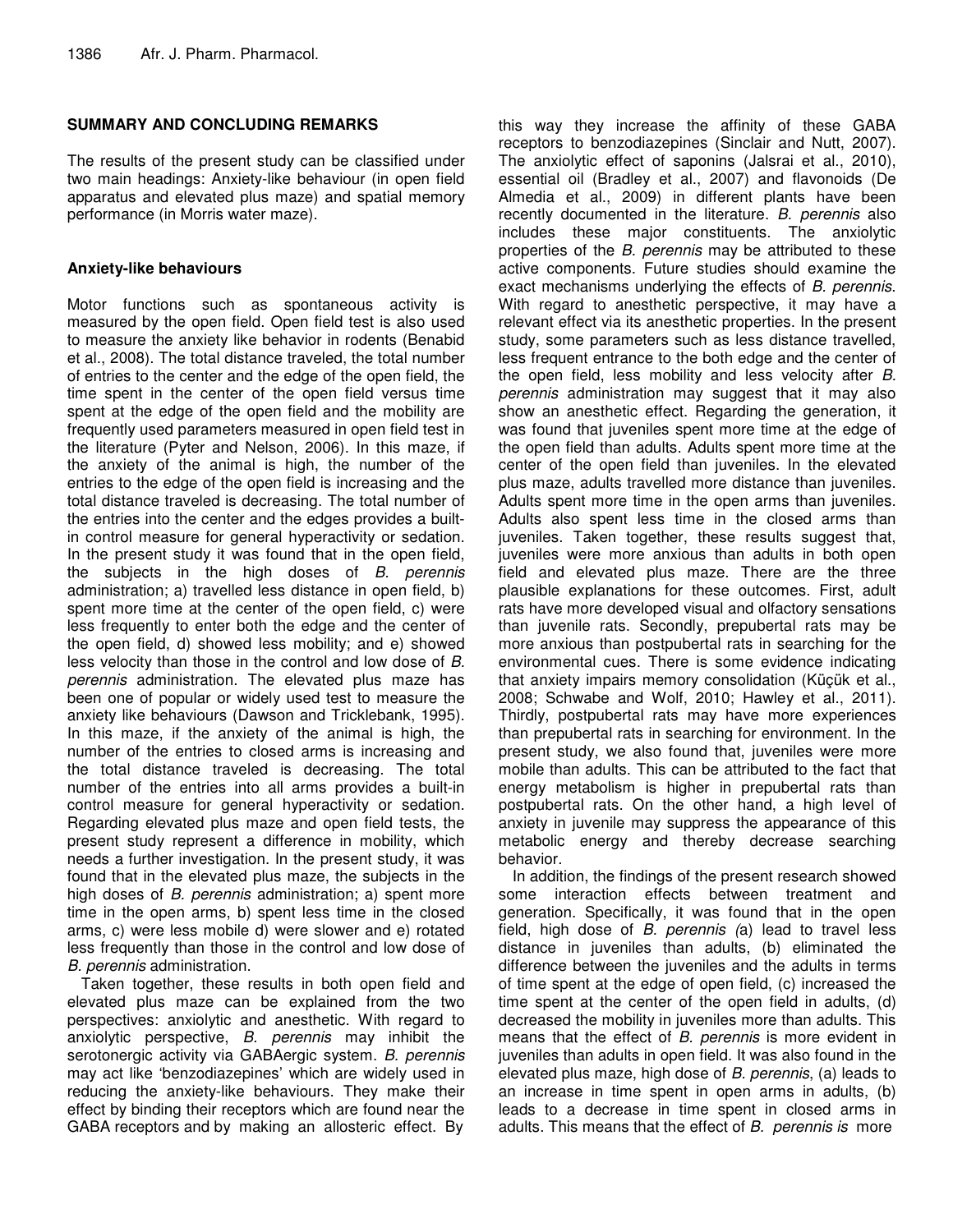evident in adults than juveniles in elevated plus maze. This outcome can be due to the fact that a high energy metabolism in juveniles may sweep away the effects of *B. perennis* on anxiety whereas a relatively low energy metabolism in adults may be one of the best optimal condition for the emergency of *B. perennis* effect. One can see that, this effect was not consistent with what was found in open field and elevated plus maze. This difference may be due to the task difference between open field and elevated plus maze. The open field apparatus is testing the anxiety-like behaviour which may be encountered in an open area. The elevated plus maze is testing the height frightening. These aforementioned findings also suggest that the dose-dependent effect was stronger in adults than juveniles. Probably this indicates that these measures relate to more complex constructs than simple anxiety, since they are modulated differently by the generation factor. Regarding elevated plus maze and open field tests, the present study represent a difference between adults and juveniles, which needs a further investigation.

#### **Spatial memory performance**

Morris water maze is one of the most suitable tests for the investigation of spatial memory (Hooge and De Deyn, 2001). In this test, the animal is trying to find a hidden platform which is found below the water level by using some cues around the experimental area. The time passed to find the platform, the time spent in correct quadrant, and the entrance frequencies to the correct and the other quadrants are used as the parameters representing the spatial memory and learning performance of the animals. Since our focus was on spatial memory, we used the Morris water maze test. In the present study it was found that in the Morris water maze, the subjects in the high doses of *B. perennis* administration; a) increased the distance travelled in adults, b) increased the time to find the platform, c) increased the time spent in correct quadrant, d) increased the the number of the entries to the correct quadrant in adults, e) decrease the mobility in general but increase the mobility in adults. Regarding the time spent to find the platform and the distance travelled, we assume that the high dose of *B. perennis* decreases the learning performance. On the other hand, such dose leads to an increase in time spent in the correct quadrant. This outcome indicates the beneficial effect of *B. perennis o*n spatial memory. Taken together, these outcomes can be explained via the anxiolytic and the anesthetic properties of *B. perennis*. In other words, the anxiolytic effects of *B. perennis* may produce facilitatory effect on searching the platform in the correct quadrant. Besides, high dose of *B. perennis* may also produce anesthetic effect which in term may increase the time to find the platform and the distance travelled indicating decrement in the learning performance. The effects of *B. perennis* on spatial learning performances in water maze have also been explained from its active ingredients. The amelioriation effect of flavonoids (Spencer, 2009, 2010) and essential oil (Zhang et al., 2007) on memory in different plants have been recently documented in the literature. On the other hand, its active ingredient namely saponins were reported to have detrimental effect on learning in mice (Lee et al., 2010).

In the present study, the increase in distance travelled and time spent to find the platform may be under the effects of saponins. On the other hand, the increase in the time spent in correct quadrant after the administration of *B. perennis* may be determined by both flavonoids and essential oil. In conclusion, *B. perennis* may produce biphasic or bipolar effects (that is, both beneficial and detrimental effects) on learning performance. Future studies should examine the exact mechanisms underlying the effects of *B. perennis* on learning and memory.

#### **REFERENCES**

- Avato P, Vitali C, Mongelli P, Tava A (1997). "Antimicrobial activity of polyacetylenes from *Bellis perennis* and their synthetic derivatives, Planta. Med., 63: 503-507.
- Baytop T (1999). Therapy with Medicinal Plants in Turkey (Past and Present)", 2nd edition. Nobel Medical Bookhouse, Istanbul, p. 371.
- Benabid N, Mesfioui A, Ouichou A (2008). Effects of photoperiod regimen on emotional behaviour in two tests for anxiolytic activity in Wistar rat", Brain. Res. Bull., 75: 53–59.
- Bown D (1995). Encyclopaedia of Herbs and Their Uses", Dorling Kindersley, London, p. 141.
- Bradley F, Starkey NJ, Brown SL, Lea RW (2007). The effects of inhalation of essential oil odour from *Rosa damascene* Mill. On gerbils in two models of anxiety", Planta. Med., 73: 984.
- Davis PH (1975). Flora of Turkey and the East Aegean Islands", 5. Edinburgh University Press, Edinburgh, p. 135.
- Dawson GR, Trickklebank MD (1995). Use of the elevated plu-maze in the search for novel anxiolytic agents". Trends Pharmalogical. Sci., 16: 33-36.
- De Almeida ER, Rafael KRD, Couto GBL, Ishigami ABM (2009). Anxiolytic and Anticonvulsant effects on Mice of Flavonoids, Linalool, and alpha-Tocopherol Presents in the Extract of Leaves of *Cissus sicyoides* L. (Vitaceae)", J. Biomed. Biotechnol., 1: 6.
- Desevedavy C, Amoros M, Girre L (1989). Antifungal agents. *In vitro* and *in vivo* antifungal extract from the common daisy, *Bellis perennis*", J. Nat. Prod., 52: 184-185.
- Duke JA, Bogenschutz-Godwin MJ, DuCellier J, Duke PA (2002). Handbook of Medicinal Plants". 2nd. Ed. CRC Press, Boca Raton, FL, p. 273.
- Grieve M (1982). A Modern Herbal", Dover Publications, Inc., New York, I, p. 247.
- Gudej J, Nazaruk J (2001). Flavonol glycosides from the flowers of *Bellis perennis*, Fitoterapia, 72: 839-840.
- Hawley WR, Grissom EM, Dohanich GP (2011). The relationships between trait anxiety, place recognition memory, and learning strategy", Behavioural. Brain Res., 216: 525–530.
- Hiller K, Schopke T, Wray V, Schulten HR (1988). The structure of the major saponins from *Bellis perennis* L. Pharmazie., 43: 850-852.
- Hooge RD, De Deyn PP (2001). Applications of the Morris water maze in the study of learning and memory", Brain Res. Rev., 36: 60–90.
- Jalsrai A, Grecksch G, Becker A (2010). Evaluation of the effects of *Astragalus mongholicus* Bunge saponin extract on central nervous system functions". J. Ethnopharmacol., 131: 544–549.
- Kavalcioglu N, Acik L, Demirci F, Demirci B, Demir H, Baser KHC (2010). Biological activities of Bellis *perennis* volatiles and extracts",